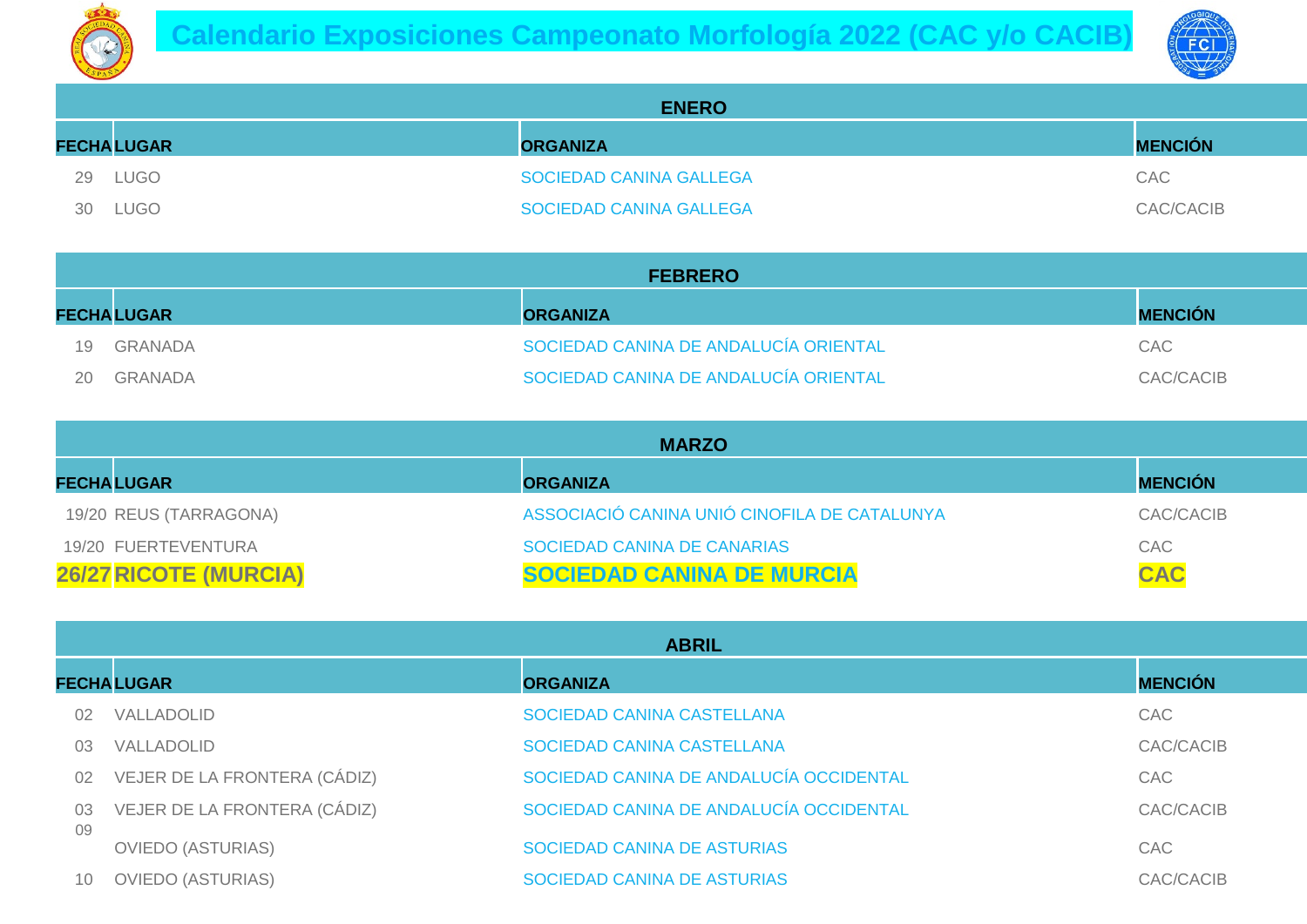|     | <b>MAYO</b>                          |                                              |                  |  |
|-----|--------------------------------------|----------------------------------------------|------------------|--|
|     | <b>FECHALUGAR</b>                    | <b>ORGANIZA</b>                              | <b>MENCIÓN</b>   |  |
| 01  | ARCHIDONA (MÁLAGA) - RAZAS ESPAÑOLAS | SOCIEDAD CANINA COSTA DEL SOL                | <b>CAC</b>       |  |
| 08  | <b>BADAJOZ</b>                       | SOCIEDAD CANINA DE EXTREMADURA               | <b>CAC/CACIB</b> |  |
|     | 14/15 IRÚN (GUIPÚZCOA)               | SOCIEDAD CANINA DE GUIPÚZCOA                 | <b>CAC/CACIB</b> |  |
| 15  | <b>TENERIFE</b>                      | <b>SOCIEDAD CANINA DE TENERIFE</b>           | <b>CAC/CACIB</b> |  |
| -21 | MARTORELL (BARCELONA)                | ASSOCIACIÓ CANINA UNIÓ CINOFILA DE CATALUNYA | <b>CAC</b>       |  |
| -22 | MARTORELL (BARCELONA)                | ASSOCIACIÓ CANINA UNIÓ CINOFILA DE CATALUNYA | <b>CAC/CACIB</b> |  |
| -28 | SONSECA (TOLEDO)                     | SOCIEDAD CANINA DE CASTILLA-LA MANCHA        | <b>CAC</b>       |  |
| 29  | SONSECA (TOLEDO)                     | SOCIEDAD CANINA DE CASTILLA-LA MANCHA        | CAC/CACIB        |  |

|                 | <b>JUNIO</b>                |                                     |                  |  |  |
|-----------------|-----------------------------|-------------------------------------|------------------|--|--|
|                 | <b>FECHALUGAR</b>           | <b>ORGANIZA</b>                     | <b>MENCIÓN</b>   |  |  |
| 04              | SILLEDA (PONTEVEDRA)        | <b>SOCIEDAD CANINA GALLEGA</b>      | <b>CAC</b>       |  |  |
| 05              | SILLEDA (PONTEVEDRA)        | <b>SOCIEDAD CANINA GALLEGA</b>      | <b>CAC/CACIB</b> |  |  |
|                 | CASTELLÓN                   | SOCIEDAD CANINA DE CASTELLÓN        | <b>CAC</b>       |  |  |
| 12 <sup>1</sup> | CASTELLÓN                   | SOCIEDAD CANINA DE CASTELLÓN        | <b>CAC/CACIB</b> |  |  |
| 19              | MEDINA DE POMAR (BURGOS)    | ASOCIACIÓN CANINA BURGALESA-SORIANA | <b>CAC/CACIB</b> |  |  |
| 23.             | <b>WINNER - MADRID *</b>    | REAL SOCIEDAD CANINA DE ESPAÑA      | <b>CAC/CACIB</b> |  |  |
|                 | 23/25 ESPECIALES - MADRID * | REAL SOCIEDAD CANINA DE ESPAÑA      | <b>CAC</b>       |  |  |
|                 | 24/26 MUNDIAL MADRID *      | REAL SOCIEDAD CANINA DE ESPAÑA      | <b>CAC/CACIB</b> |  |  |

| <b>JULIO</b>        |                           |                |  |
|---------------------|---------------------------|----------------|--|
| <b>FECHALUGAR</b>   | <b>ORGANIZA</b>           | <b>MENCIÓN</b> |  |
| 02 SOMO (CANTABRIA) | SOCIEDAD CANINA MONTAÑESA | <b>CAC</b>     |  |
| 03 SOMO (CANTABRIA) | SOCIEDAD CANINA MONTAÑESA | CAC/CACIB      |  |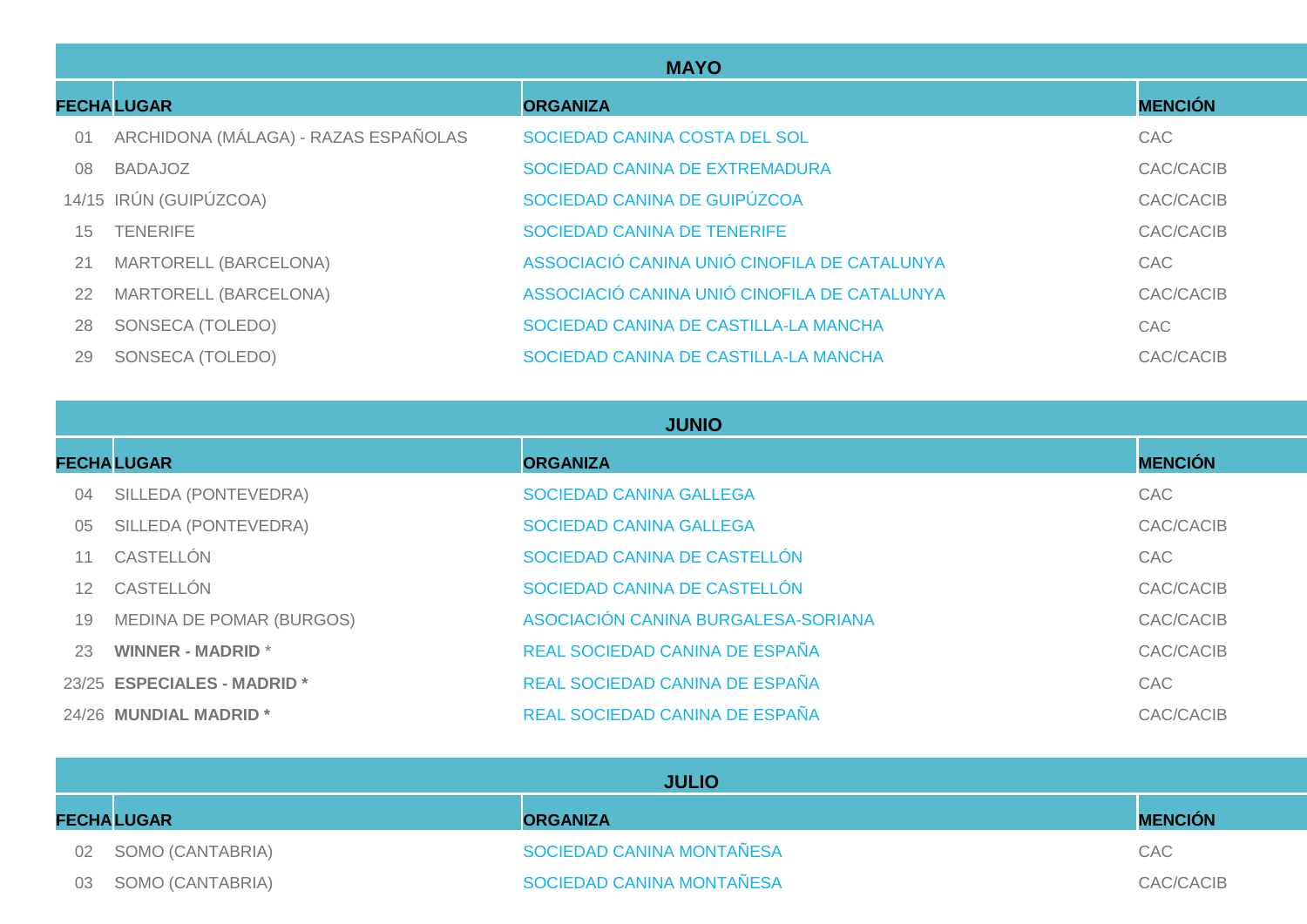|                   | <b>AGOSTO</b>   |                |
|-------------------|-----------------|----------------|
| <b>FECHALUGAR</b> | <b>ORGANIZA</b> | <b>MENCIÓN</b> |

|          | <b>SEPTIEMBRE</b> |                                         |                  |  |  |
|----------|-------------------|-----------------------------------------|------------------|--|--|
|          | <b>FECHALUGAR</b> | <b>ORGANIZA</b>                         | <b>MENCIÓN</b>   |  |  |
| 03       | BILBAO (VIZCAYA)  | SOCIEDAD CANINA DE BIZKAIA              | <b>CAC</b>       |  |  |
| 04       | BILBAO (VIZCAYA)  | SOCIEDAD CANINA DE BIZKAIA              | CAC/CACIB        |  |  |
| 09       | SEVILLA           | SOCIEDAD CANINA DE ANDALUCÍA OCCIDENTAL | <b>CAC</b>       |  |  |
| $10^{-}$ | SEVILLA           | SOCIEDAD CANINA DE ANDALUCÍA OCCIDENTAL | <b>CAC/CACIB</b> |  |  |
| 18       | TARANCÓN (CUENCA) | SOCIEDAD CANINA DE CASTILLA-LA MANCHA   | <b>CAC</b>       |  |  |
| 25       | LEÓN              | <b>SOCIEDAD CANINA LEONESA</b>          | CAC/CACIB        |  |  |

|    | <b>OCTUBRE</b>                                                                     |                                              |                  |  |
|----|------------------------------------------------------------------------------------|----------------------------------------------|------------------|--|
|    | <b>FECHALUGAR</b>                                                                  | <b>ORGANIZA</b>                              | <b>MENCIÓN</b>   |  |
|    | 08/09 JAÉN                                                                         | SOCIEDAD CANINA DE ANDALUCÍA ORIENTAL        | <b>CAC</b>       |  |
| 08 | PALMA (MALLORCA)                                                                   | <b>SOCIEDAD CANINA DE BALEARES</b>           | <b>CAC</b>       |  |
| 09 | PALMA (MALLORCA)                                                                   | SOCIEDAD CANINA DE BALEARES                  | <b>CAC/CACIB</b> |  |
|    | 15/16 TALAVERA DE LA REINA (TOLEDO) * ANULADA<br><b>ESPECIAL RAZAS ESPAÑOLAS *</b> | REAL SOCIEDAD CANINA DE ESPAÑA               | <b>CAC/CACIB</b> |  |
| 15 | TALAVERA DE LA REINA (TOLEDO) ANULADA                                              | REAL SOCIEDAD CANINA DE ESPAÑA               | CAC              |  |
| 23 | ÁREA EXTREMADURA                                                                   | SOCIEDAD CANINA DE EXTREMADURA               | <b>CAC</b>       |  |
|    | 29/30 VALLS (TARRAGONA)                                                            | ASSOCIACIÓ CANINA UNIÓ CINOFILA DE CATALUNYA | <b>CAC/CACIB</b> |  |